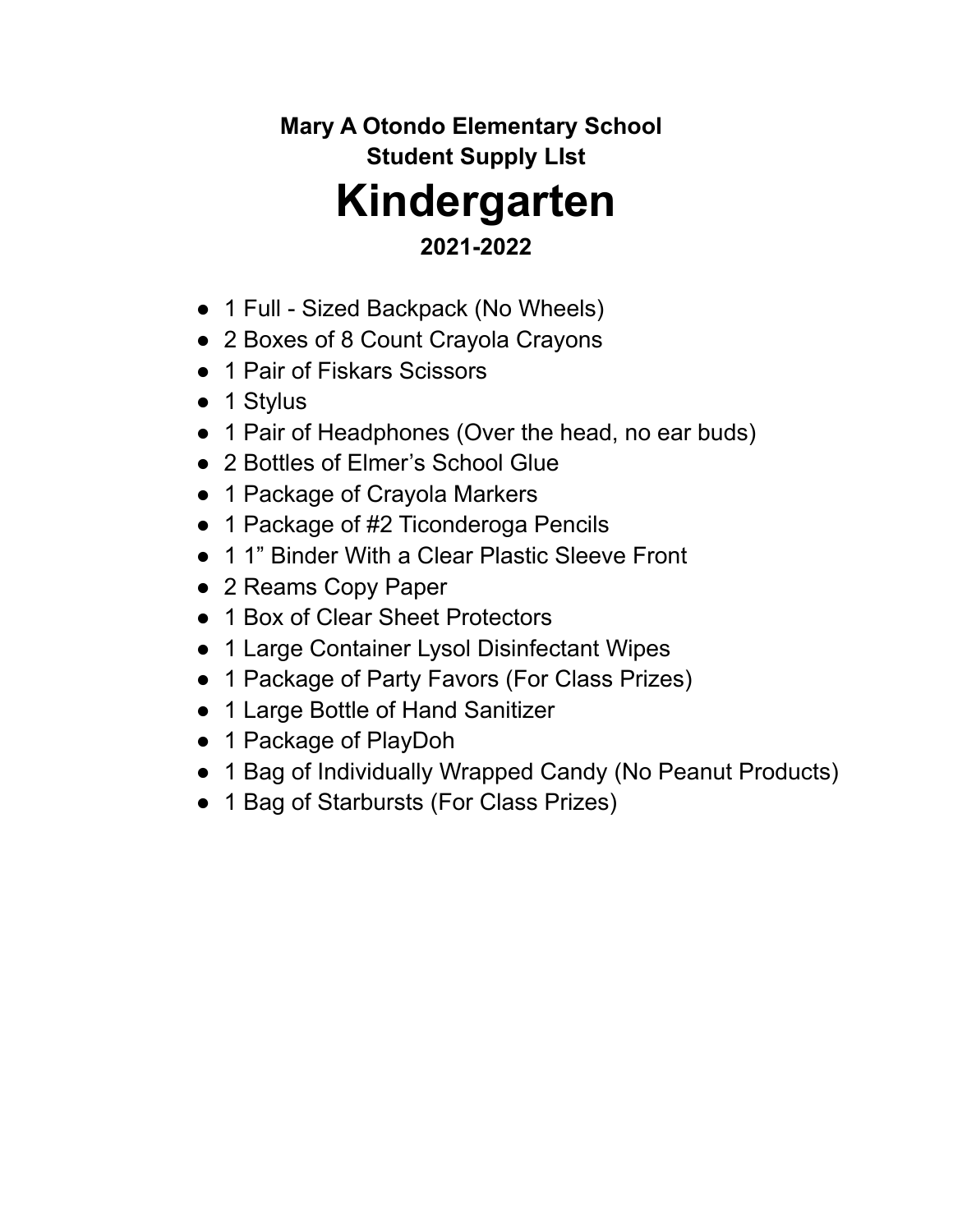**Mary A Otondo Elementary School Student Supply LIst**

# **First Grade**

### **2021-2022**

- 1 Box Pencils
- 2 Packs of 4 Glue Sticks
- 1 Pair Scissors
- 1 Pack Dry Erase Markers
- Individual Whiteboard
- 2 Boxes Crayola 24 Count Crayons
- Whiteboard Eraser
- Large Pink Eraser
- Ruler
- 1 Pack of 4 Highlighters
- 2 Pencil Boxes
- 1 Pack of 50 Sheet Protectors
- 1 Pack of PlayDoh
- (2) 3 Prong Folders
- 1 Box Ziploc Sandwich Bags (Boys)
- 1 Box Ziploc Gallon Bags (Girls)

## **Wish List/Optional Donations:**

- 1 Box Kleenex Tissues
- 1 Large Container Clorox Wipes
- Individually Wrapped Candy (Classroom Prizes)
- Prize Box Items
- Cardstock
- Multi Colored Construction Paper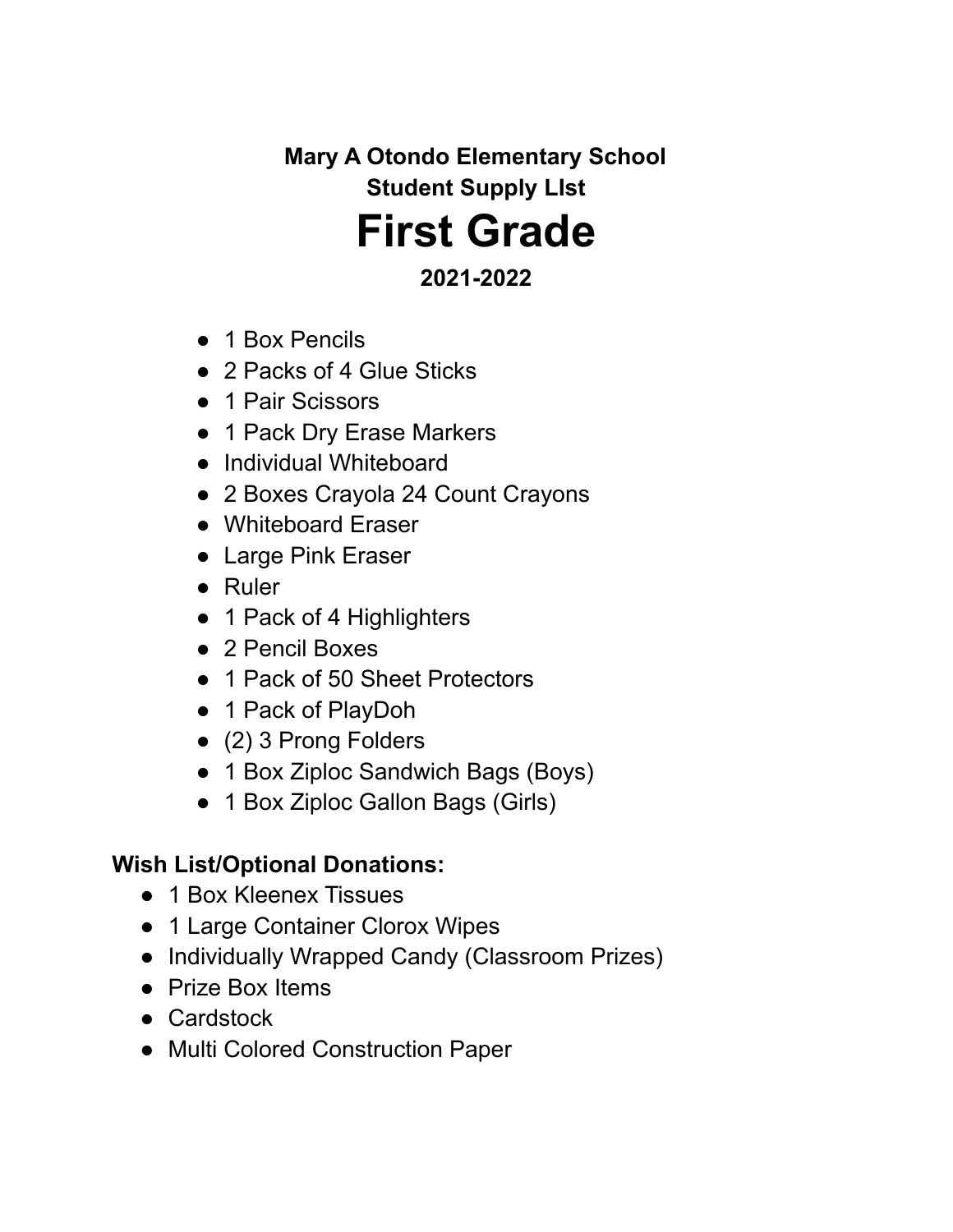**Mary A Otondo Elementary School Student Supply LIst Second Grade**

#### **2021-2022**

- 1 Ream Copy Paper
- 1 Package White Cardstock
- 1 Package of Highlighters
- 1 Box of Crayola Crayons
- 1 Box of Crayola Color Pencils
- 1 Box of Crayola Markers
- 1 Pair of Fiskars Scissors
- 1 Package of Glue Sticks
- 1 Package of Expo Markers
- 3 Spiral Notebooks
- 32 Pocket Folders
- 1 Box of Pencils
- Reusable Water Bottle
- Headphones
- 1 Large Container of Clorox Wipes
- 1 Large Bottle of Hand Sanitizer
- 1 Box of Kleenex Tissues
- 1 Ruler
- 1 Box Gallon Size Bags
- 1 Box Quart Size Bags
- 1 Box Sandwich Size Bags
- 1 Package of Paper Plates
- 1 Package of College Ruled Notebook Paper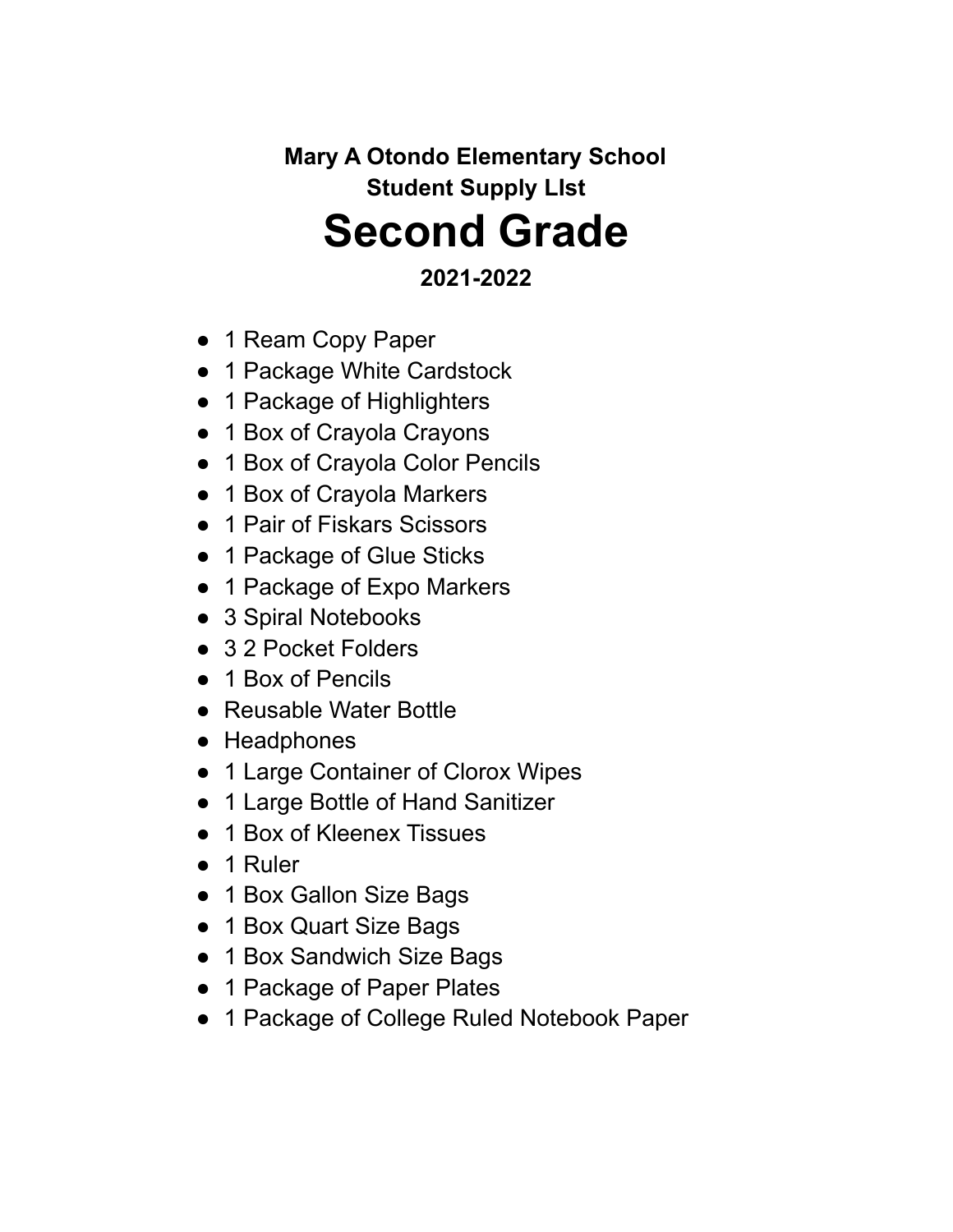**Mary A Otondo Elementary School Student Supply LIst Third Grade**

## **2021-2022**

#### **Write Child's Name on These Items:**

- Pencil Box
- 12 Pack of Sharpened Pencils
- Pencil Cap Erasers
- Backpack
- Wide Mouth Reusable Water Bottle
- 1 2inch Binder (Pockets Inside)
- Headphones
- 1 Pair Curved Edge Scissors
- 1 Bendable Ruler
- Multiplication Flash Cards
- White Board Eraser
- 2-4 Expo Dry Erase Markers (Black or Blue Ink)
- 1 Box Colored Pencils
- 1 Box Crayola Crayons
- 2 Yellow Highlighters
- 2 Glue Sticks
- 5 Subject Tab Dividers
- 4 Spiral Notebooks (Label: Zearn, Excel, ELA & Writing)
- Index Card With Parent/Guardian Contact Information (To Remain Inside Student Backpack)

## **Supplies For Classroom - Please DO NOT label:**

- 3 Kleenex Tissue Boxes
- 3 Reams Light Colored Paper (letter size)
- Large Container Clorox Disinfectant Wipes
- 3 Packages of #2 Pencils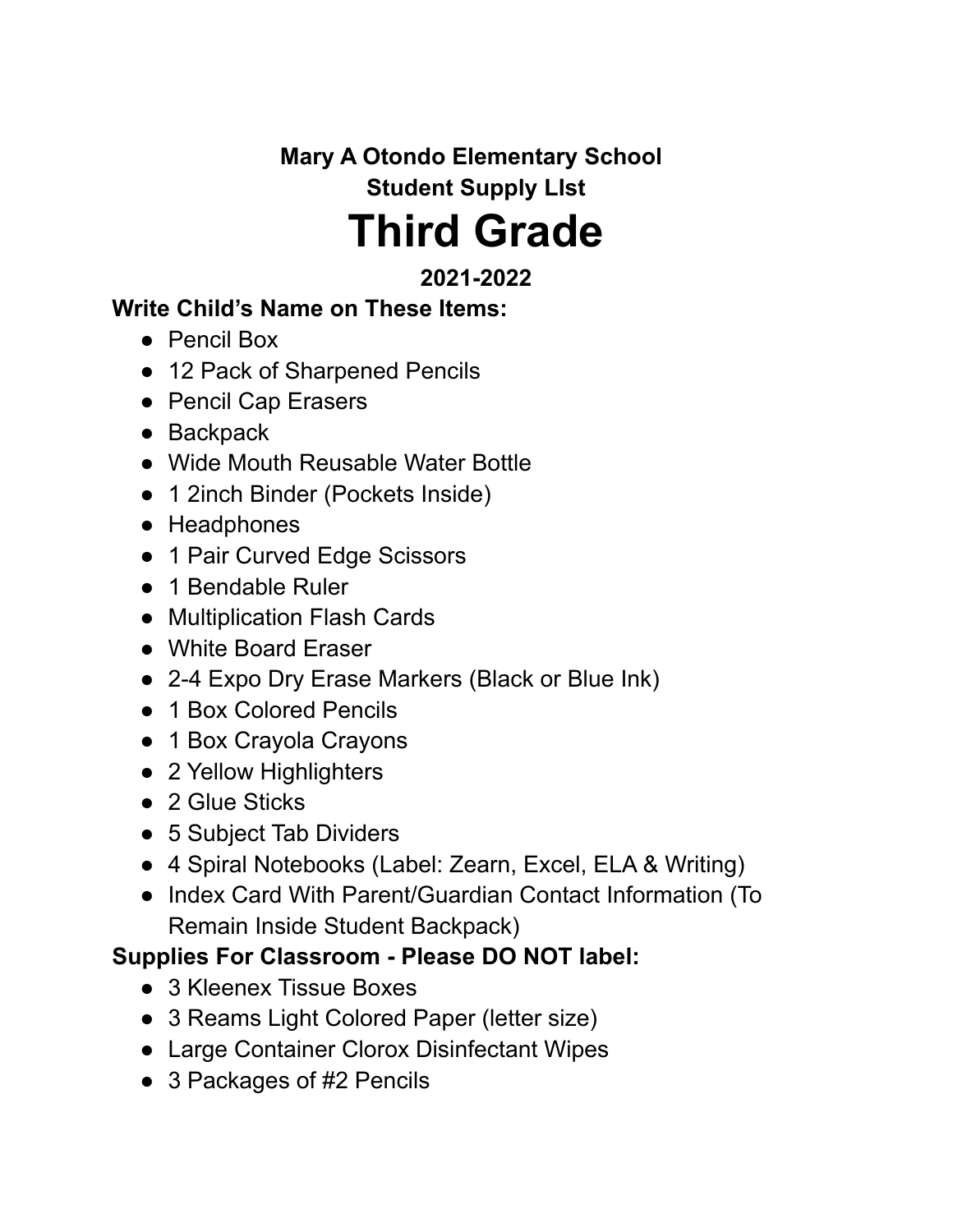## **Mary A Otondo Elementary School Student Supply LIst Fourth Grade 2021-2022**

- 3 Ring Binder (3 Inch Clear Pocket in Front)
- 3 Packages Notebook Paper
- Divider Tabs for Binder
- 2 Pocket Folders with Fasteners
- 4 Spiral Single Subject Notebooks
- 1 Pair of Headphones
- 1 Multicolor Package of Highlighters
- 2 Packages of #2 Pencils (No Mechanical)
- 1 Box of 24 Count Crayons
- 1 Large Pink Eraser
- 1 Pair Scissors
- 1 Ruler
- 2 Glue Sticks
- 1 Ream Copy Paper
- 2 Boxes Kleenex Tissue
- Large Container Disinfecting Wipes
- 1 Bottle Hand Sanitizer